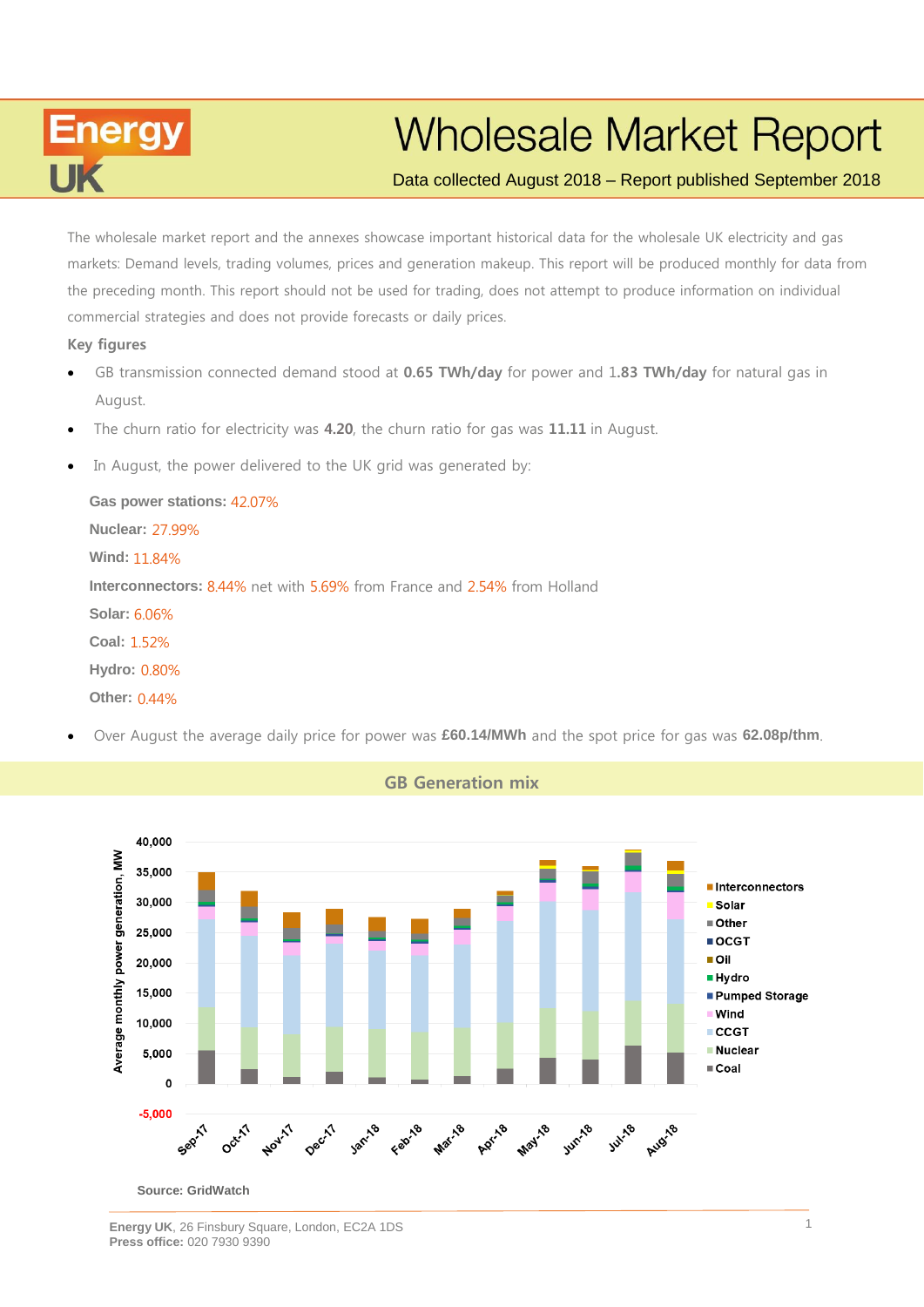## **Trading**

This graph shows the traded volumes of different types of contracts to deliver to the respective months set against demand.



**Total traded electricity delivered in the last 3 months**

**Source: EDF & ICIS Heren**

**Gas traded and delivered to Grid by delivery month**

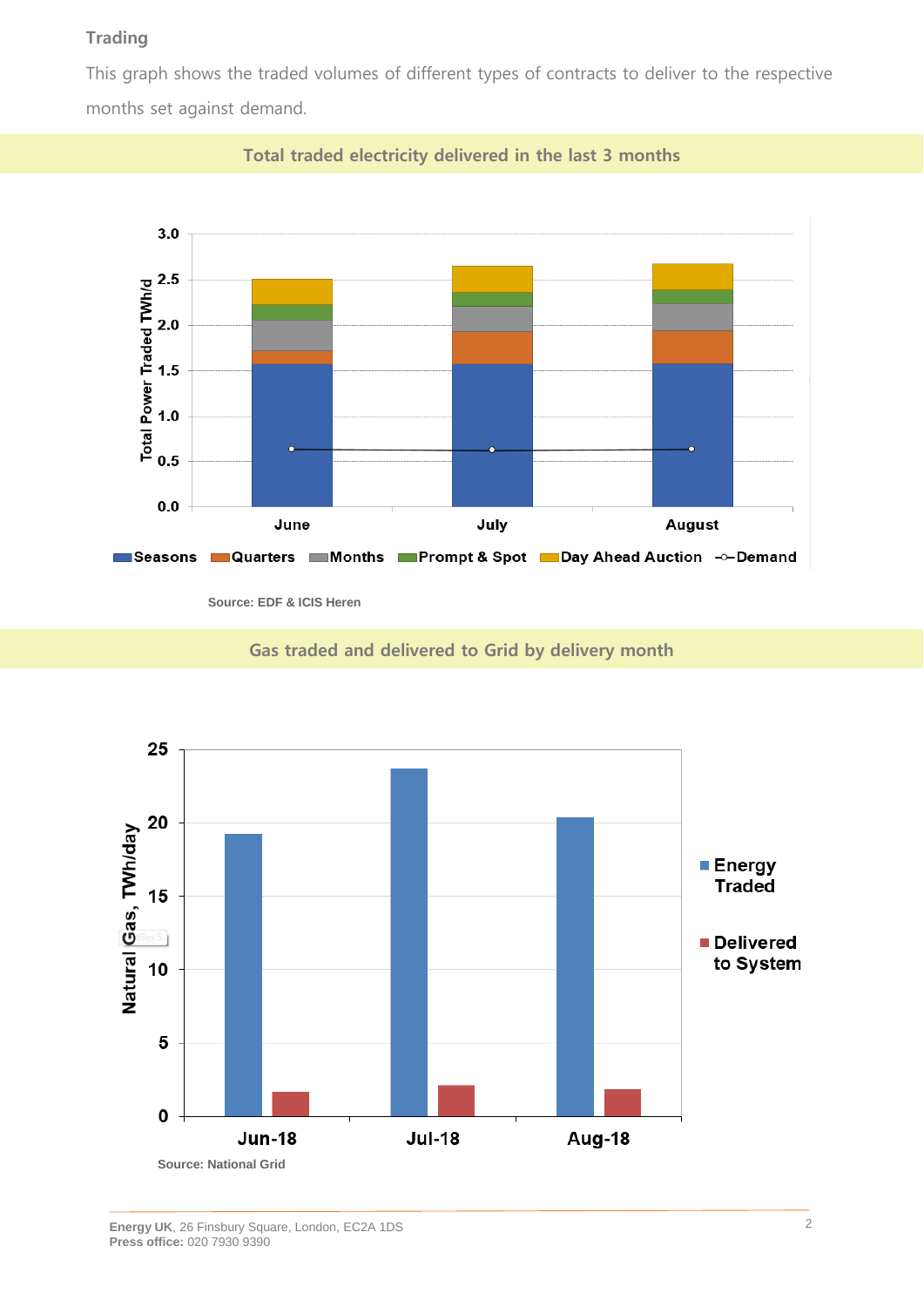## **Pricing**

These graphs illustrate relative to delivery date the difference in price you would have paid purchasing power and gas at different times. They show the historical price movements of spot, month ahead (averaged monthly) and season one, two and four ahead contracts (averaged over a season) for the past two years. For example, at the start of 2016 long term seasonal products were generally more expensive than short term products, whereas towards the end of 2016 the opposite was the case.





**Source: EPEX Spot, ICE (Intercontinental Exchange)**

**Average gas prices traded and delivered to Grid by delivery date, p/thm**



**Source: National Grid, ICE (Intercontinental Exchange)**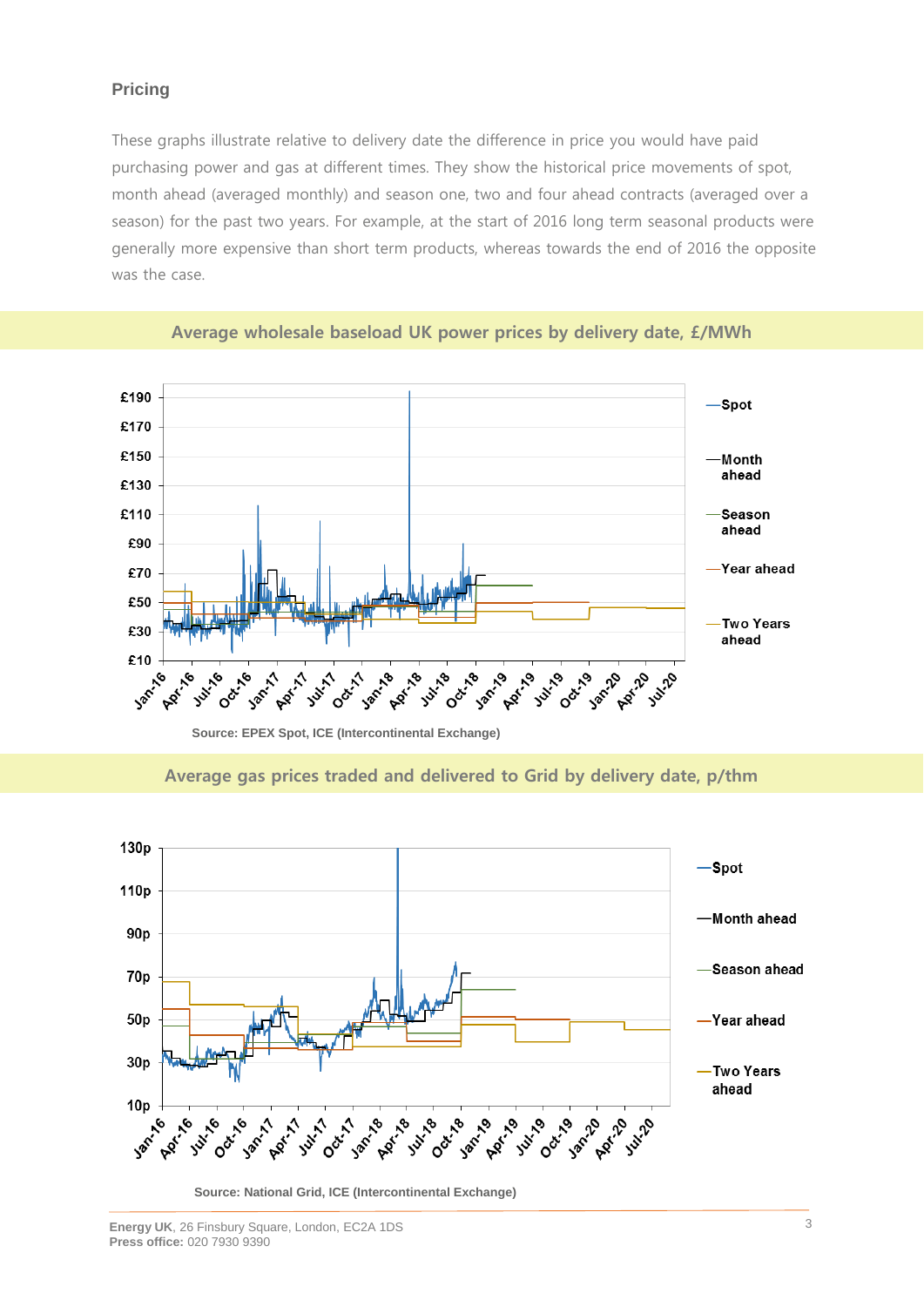## **Key definitions**

- **Baseload:** An amount of electric power delivered or required over a given period at a constant rate.
- **BEIS:** Department for Business, Energy and Industrial Strategy.
- **Churn ratio:** Here means the ratio for a specific time period between; volumes of trades to deliver on that period and; the total demand over that period. Typically volumes traded are over 10 to 20 times demand in the gas wholesale market, whereas for the electricity wholesale market the ratio is typically less than 4.
- **kWh:** Kilowatt-hour, a unit of energy equal to delivering 1kW for an hour, which is commonly used for retail pricing.
- **LEBA:** London Energy Brokers' Association. The members of LEBA facilitate bilateral trades between parties, termed Over the Counter (OTC) trades.
- **Liquidity:** A liquid market is one where there are ready and willing buyers and sellers and where what is being bought and sold is easy to price and can trade without a significant price impact. Liquid markets are ones where there is a high turnover and where volumes traded are significant.
- **LNG:** Liquefied Natural Gas. Natural gas is easier to transport in liquid form if a pipeline is not available as it requires less space.
- **Month ahead:** Electricity traded for delivery in the next month.
- **NBP (National Balancing Point):** The virtual hub at which all gas flows onto and out of the gas grid are set against.
- **Season ahead:** trade for electricity delivered in a particular future season summer or winter.
- **Seasons:** There are two season for wholesale energy: Winter which runs from October to March and; Summer which runs from April to October.
- **Thm:** Therm, a non-SI measurement of heat energy which companies use to measure their gas needs. Burning one therm of gas is approximately equivalent to releasing 29.3 KWh of energy (before heat loss).

## **Additional data on wholesale market activity can be found on the following links:**

**Supply and demand data [BM reports Market Index Data](http://www.bmreports.com/bwh_Mid.html) [Gridwatch](http://www.gridwatch.templar.co.uk/index.php)** 

**Prices data** [EPEXSPOT UK](http://www.epexspot.com/en/) [N2EX](http://www.n2ex.com/marketdata)

**Forward exchange prices** [NASDAQ](http://www.nasdaqomx.com/commodities/markets/marketprices) [The ICE](http://www.theice.com/marketdata/reports/ReportCenter.shtml#report/10 )

**Over-the-Counter (OTC) prices** [London Energy Brokers' Association](http://www.leba.org.uk/pages/index.cfm?page_id=41&title=uk_power_prompt)  [\(LEBA\)](http://www.leba.org.uk/pages/index.cfm?page_id=41&title=uk_power_prompt)

**Price reporting agencies** [ICIS Heren](http://www.icis.com/heren) **[Platts](http://www.platts.com/)** [Argus](http://www.argusmedia.com/Power)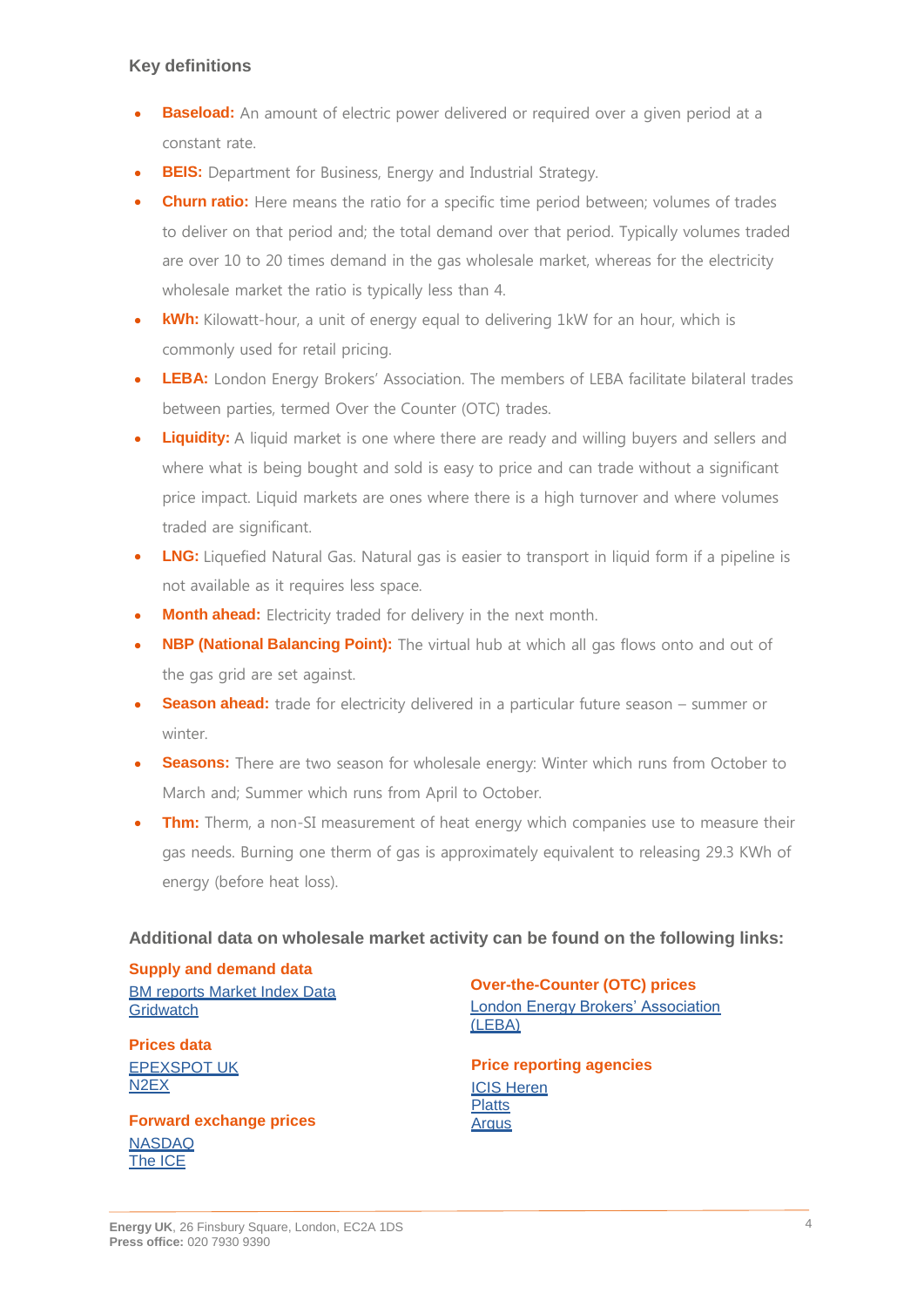# **Wholesale Market Report Annex**

## **Forward trading volumes**

These graphs show the levels of liquidity in the forward power and gas market.



**Power forward curve liquidity**

**Source: EDF and ICIS Heren**



## **Natural gas forward volumes traded by month, TWh**

**Energy UK**, 26 Finsbury Square, London, EC2A 1DS **Press office:** 020 7930 9390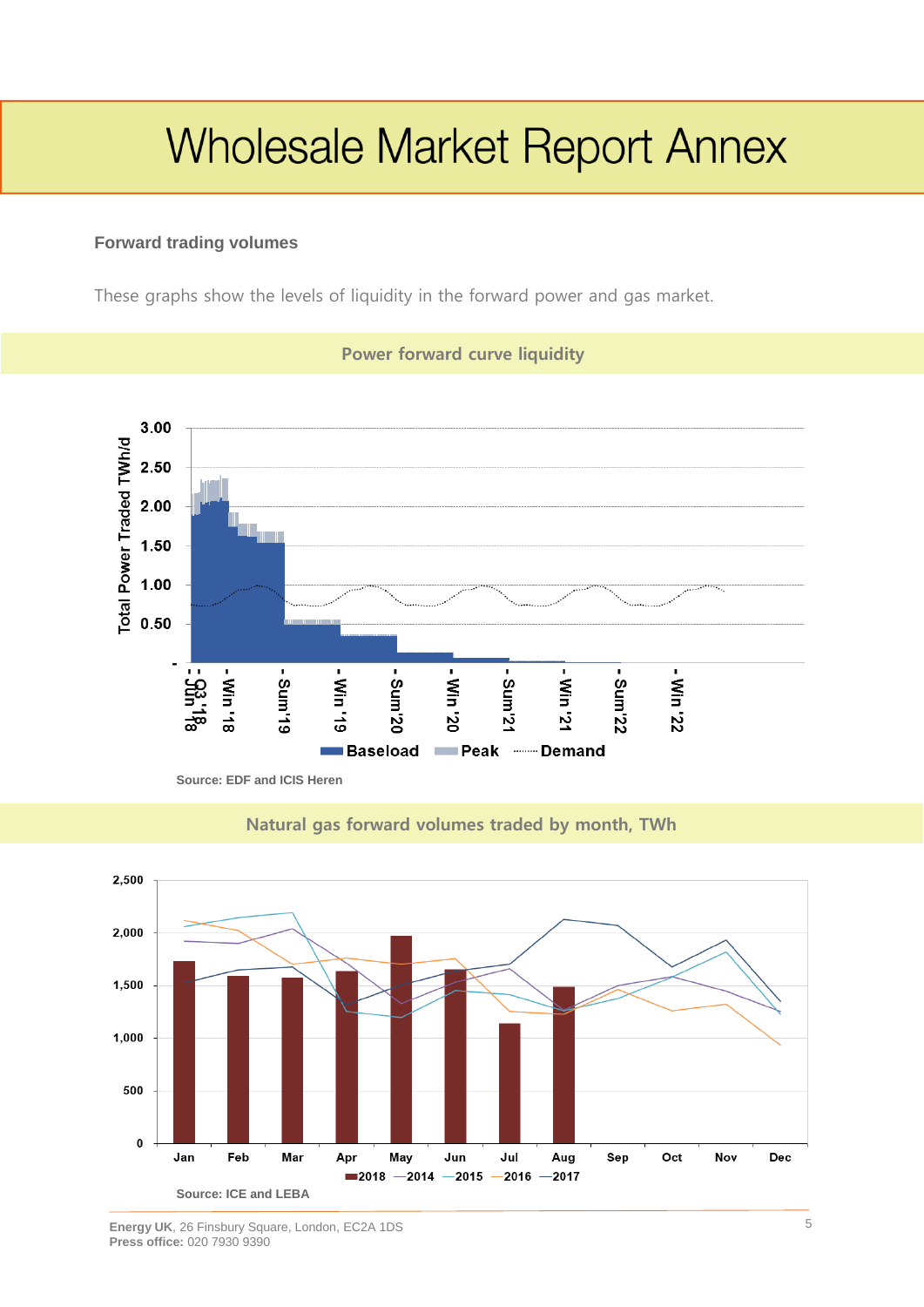#### **Background information**

In 2017, electricity final consumption (excluding losses and energy industry own use) across the economy was 301 Terawatt hours (TWh), split into three groups: **Industrial:** 92.62 TWh

**Domestic:** 105.40 TWh

**Commercial premises, public administration, transport and agriculture:** 102.62 TWh

In 2017 the UK produced 465.42 TWh of natural gas, imported 525.15 TWh and exported 126.32 TWh.

In 2017, 443.61 TWh of natural gas was imported by pipelines, of which 393.42 TWh came from Norway, 20.77 TWh from the Netherlands and 29.42 TWh from Belgium. Additionally 80.14 TWh of liquefied natural gas (LNG) was imported, of which the vast majority - 67.29 TWh - came from Qatar.

Gas consumption was split by:

**Domestic:** 297.03 TWh

**Industry:** 101.01 TWh

**Other uses such as non-energy uses, commercial and public:** 86.13 TWh **Energy industry (mainly used as fuel to produce electricity):** 286.031 TWh

The average domestic customer gas consumption in 2017 was 4.5% lower compared to 2016, at 13,179.95 kilowatt hours (kWh), or 13,592 kWh adjusted for temperature: approximately sufficient\* to boil a kettle nearly 122,000 times.

The average electricity consumption per household in 2017 was 2.4% lower compared to 2016, at 3,740.03 kilowatt hours (kWh), or 3,806 kWh adjusted for temperature; approximately equivalent to boiling a kettle 34,000 times.

\* One kilowatt hour is approximately enough to boil a kettle nine times

#### **Source: DUKES 2017 and Energy Consumption in the UK 2017**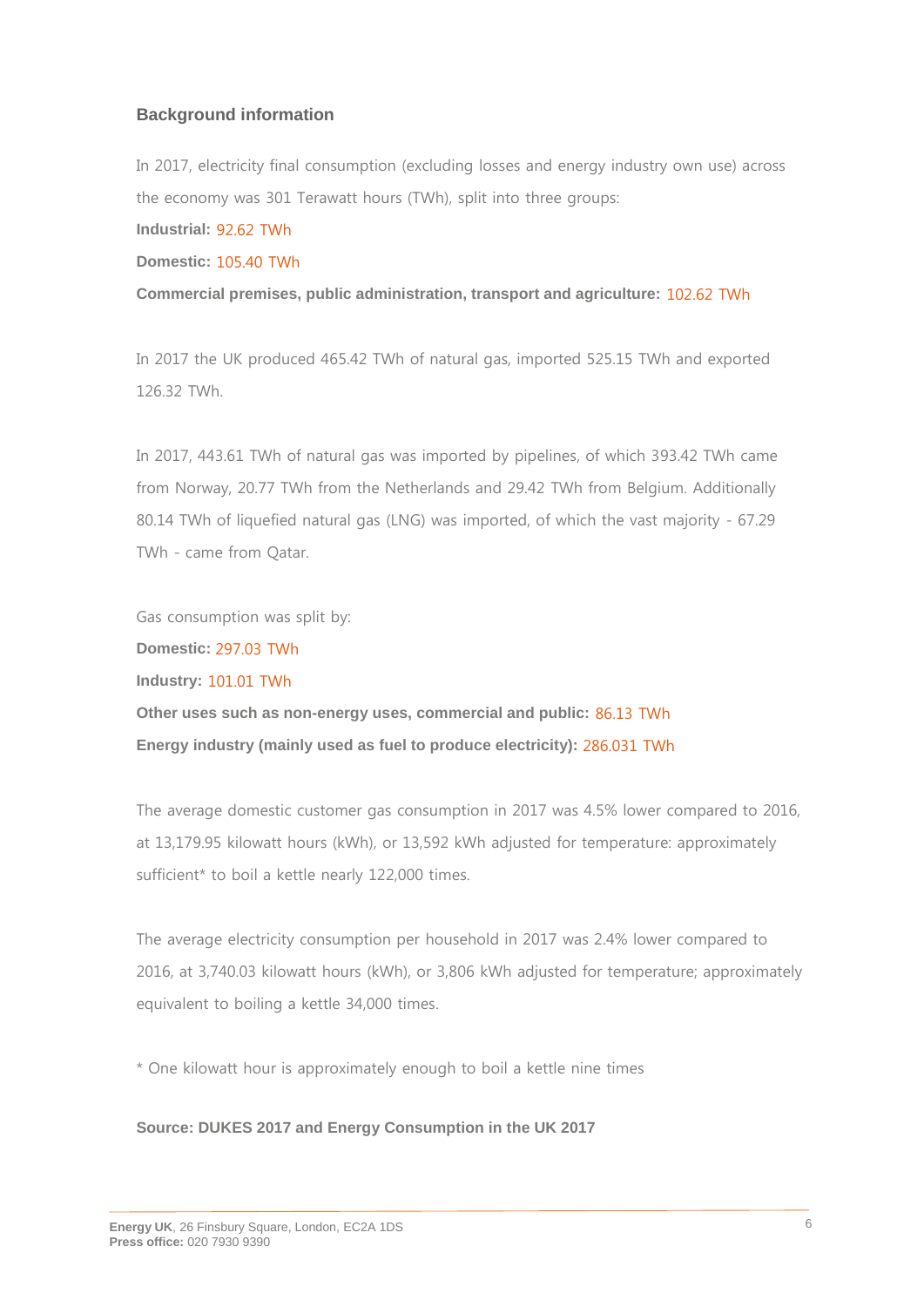## **Baseload power prices to deliver to the GB Grid £/MWh**

These graphs show the daily price of traded power contracts to deliver to the GB grid.

## **Baseload power day ahead auction**



#### Volume weighted average price, £/MWh

**Baseload power front month**

#### Volume weighted average price, £/MWh

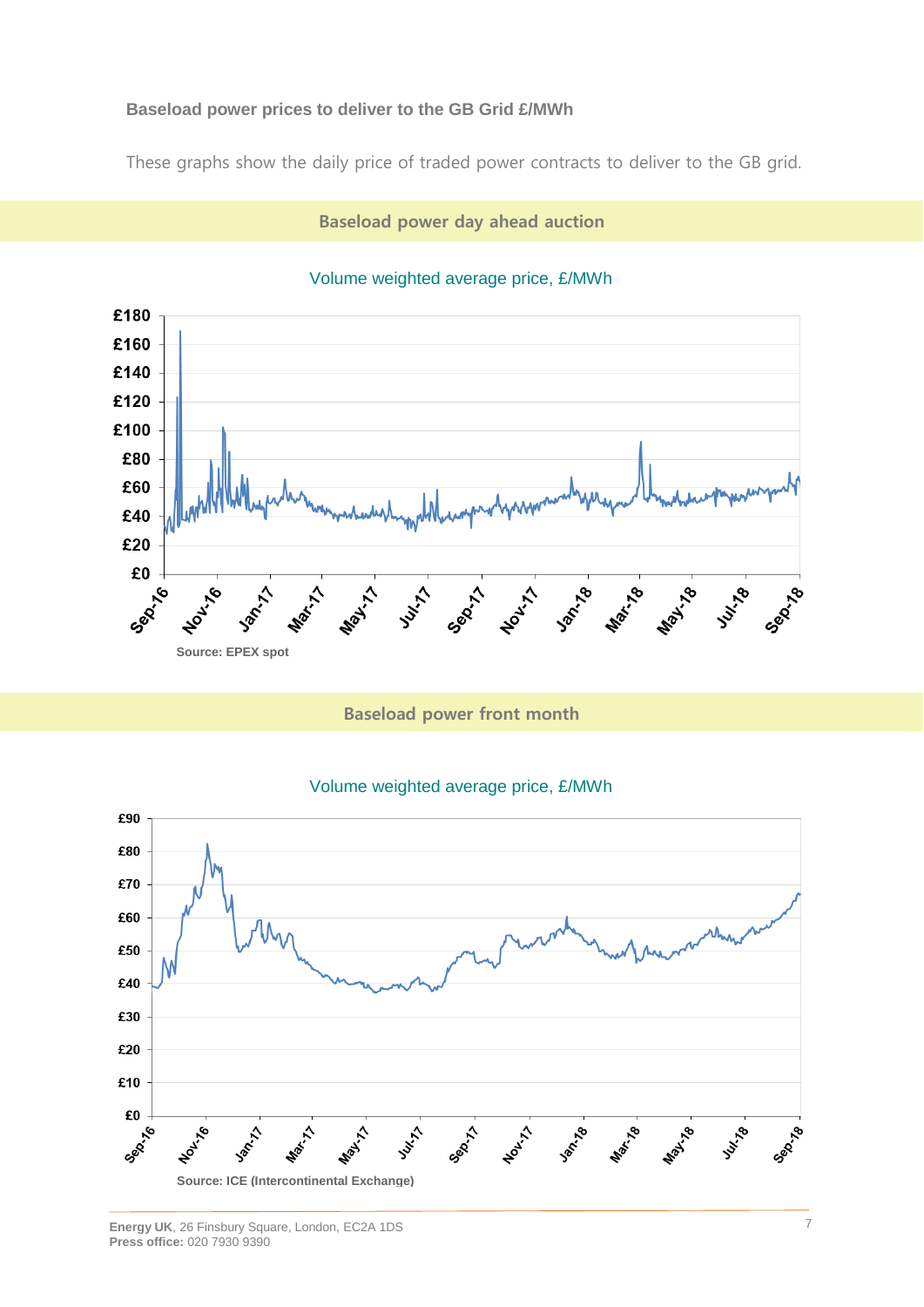#### **Baseload power prices to deliver to the GB Grid £/MWh**

These graphs show the daily price of traded power contracts to deliver to the GB grid.

**Baseload power front season**



## Volume weighted average price, £/MWh

**Baseload power season +2**

#### Volume weighted average price, £/MWh

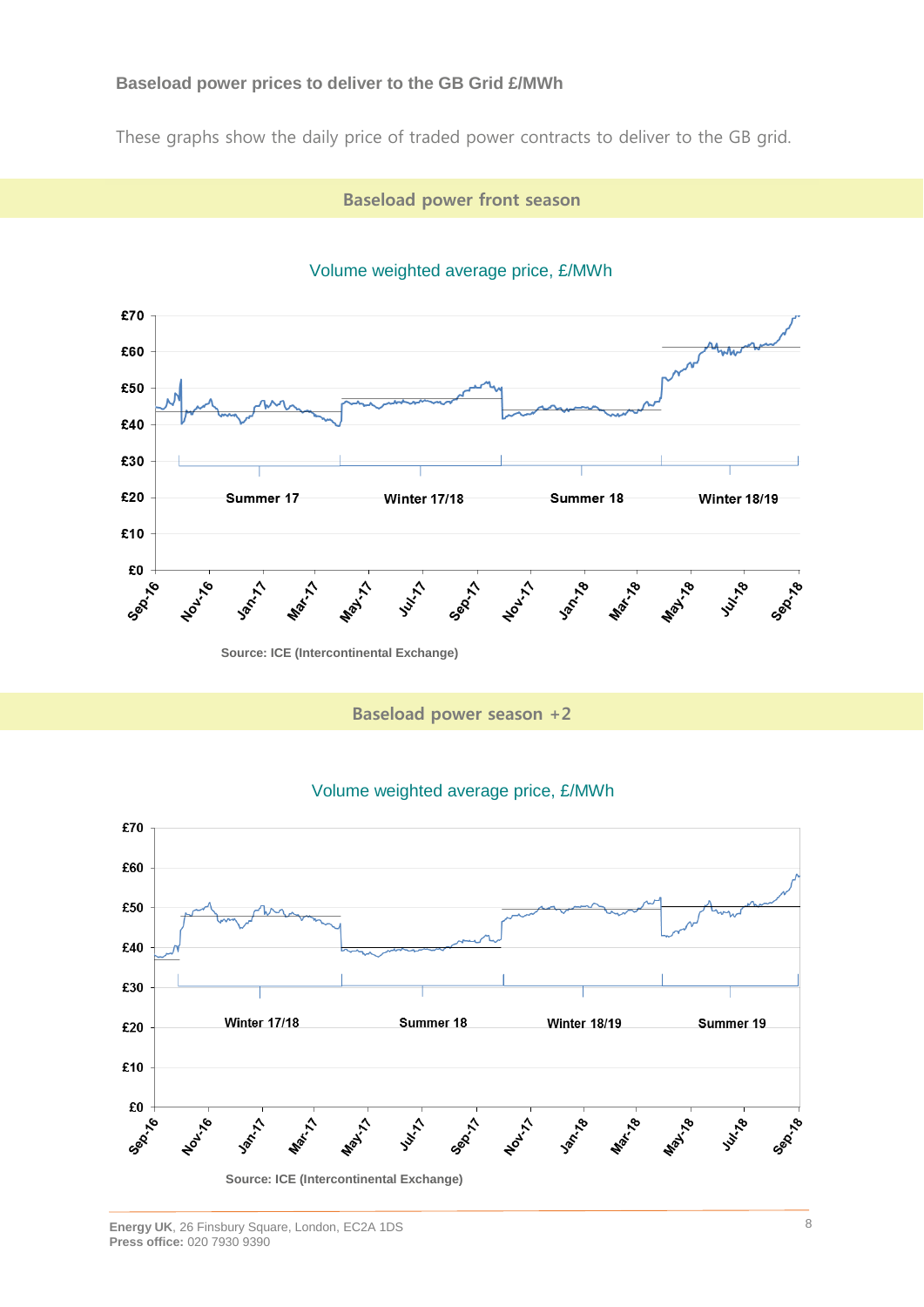## **Baseload power prices to deliver to the GB Grid £/MWh**

These graphs show the daily price of traded power contracts to deliver to the GB grid.

**Baseload power season +3**



## Volume weighted average price, £/MWh

#### Volume weighted average price, £/MWh

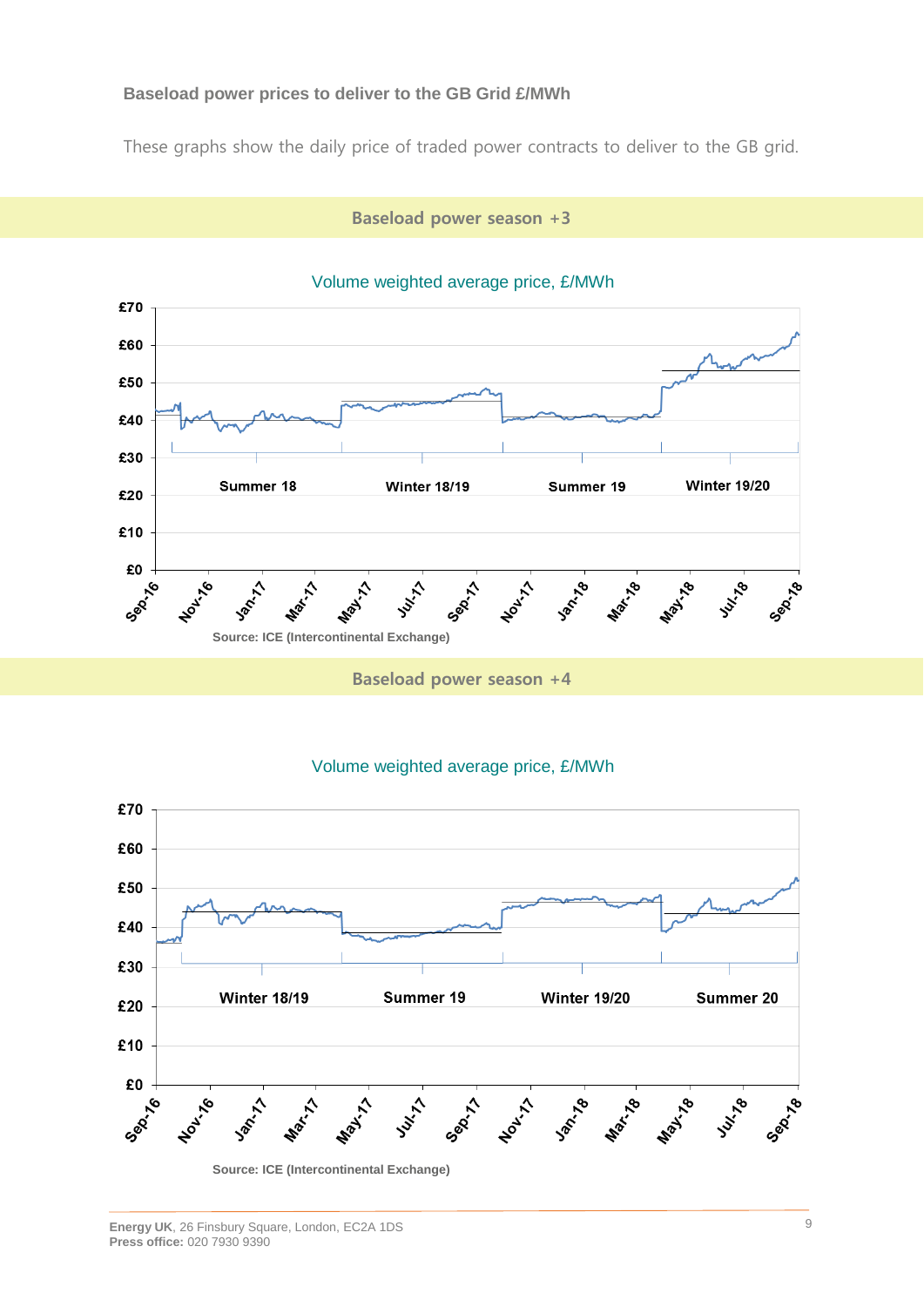## **Natural gas prices to deliver to the GB grid p/thm**

These graphs show the daily price of traded gas contracts to deliver to the GB gas grid at National Balancing Point.

#### **Natural gas system average daily price**



#### Volume weighted average price, p/thm

## **Natural gas front month**

### Volume weighted average price, p/thm

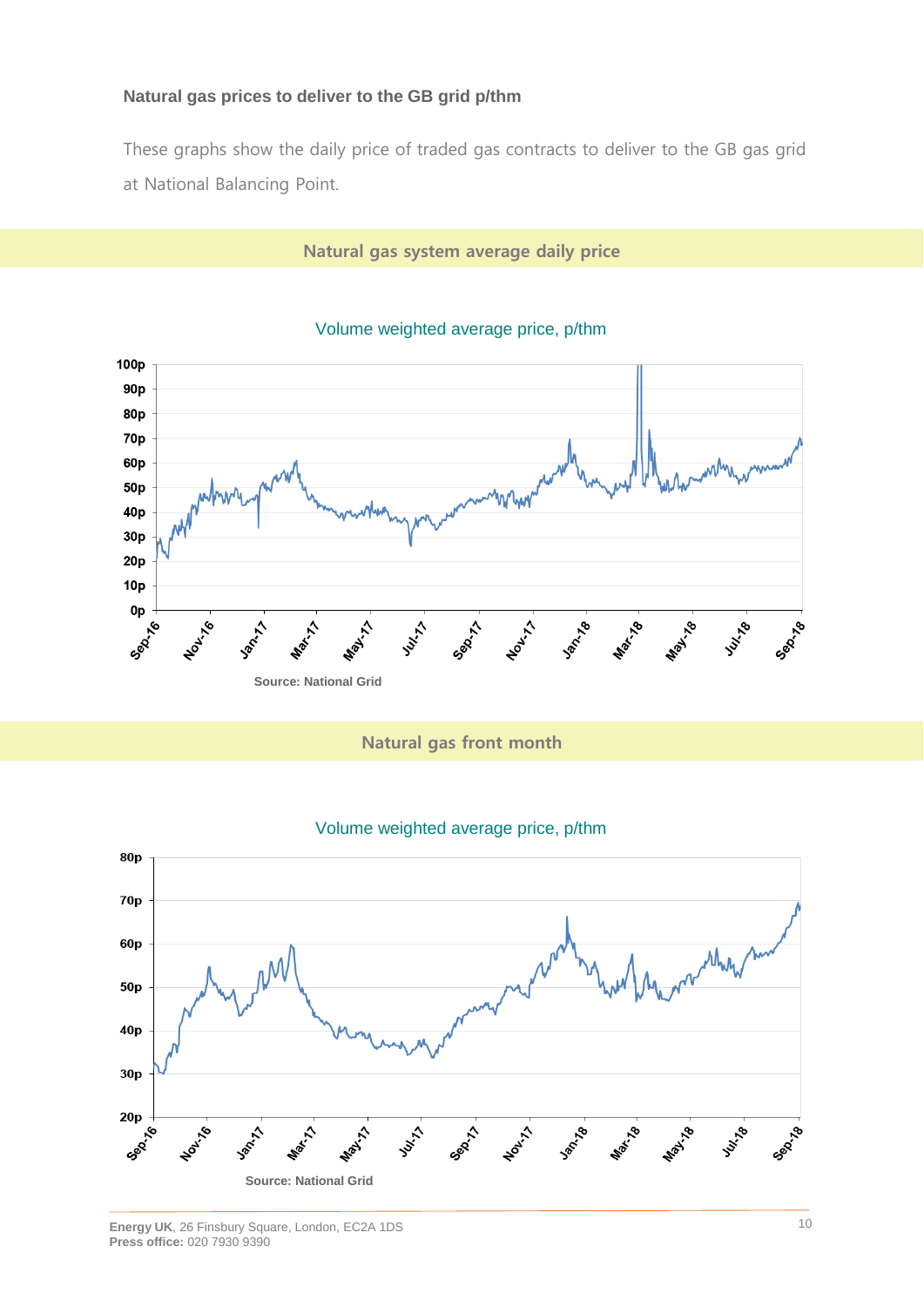## **Natural gas prices to deliver to the GB grid p/thm**

These graphs show the daily price of traded gas contracts to deliver to the GB gas grid at National Balancing Point.

**Natural gas season +1**



Volume weighted average price, p/thm

**Natural gas season +2**

### Volume weighted average price, p/thm